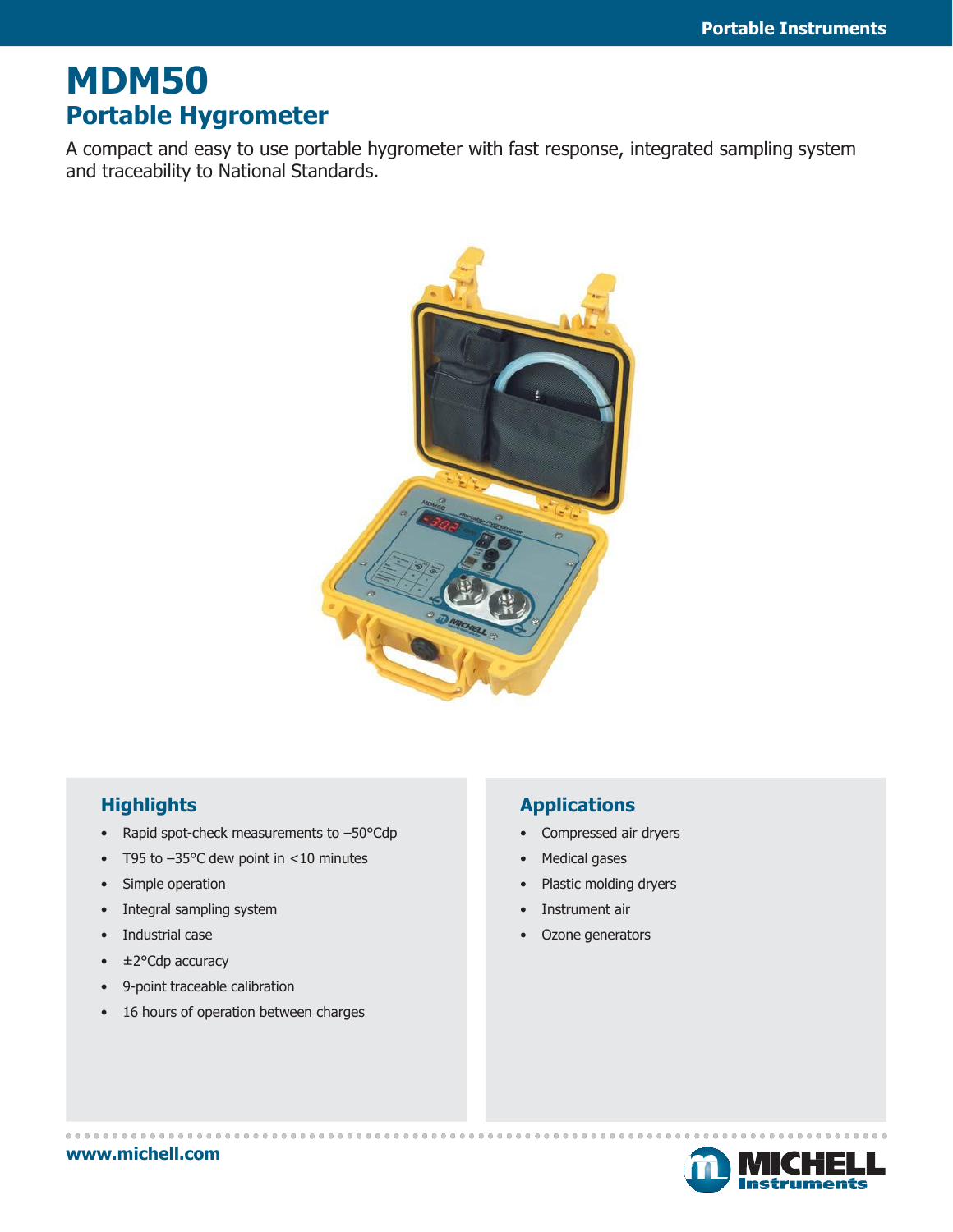## **MDM50 Hygrometer Affordable, Simple Dew-Point Measurement**

The MDM50 Hygrometer has been designed to make spot checks of the dew point in air and gases as simple and fast as possible. This completely self-contained instrument weighs just 4kg (8.8lbs) and is delivered ready to use. Simply connect your sample gas to the Quick Connect (or optional Swagelok ®) fittings, turn on the instrument and it will automatically begin to measure the dew point of the applied sample.

#### **Intelligent and Interchangeable Sensor Technology**

The MDM50 uses Michell's advanced polymer moisture sensing technology. The sensor is coupled with the latest microprocessorbased measurement circuitry to produce a fully calibrated and interchangeable sensor transmitter module. All calibration data is stored in flash memory, so on-site sensor exchange for calibration or service can be performed quickly, even by untrained personnel.

#### **Fully Integrated Sampling System**

The MDM50 is unique among portable hygrometers. Michell Instruments has built into the standard design, a complete sampling system that easily allows you to measure the dew point of any air or gas line, at up to 2 Mpa (20 barg / 290 psig) pressure. The two interchangeable inlet/outlet fittings allow you to choose between dew point measured at atmospheric, or at line pressure, by simply swapping the position of the fittings. An integrated filter housing uses standard filter cartridges and provides 99.5% protection against particles down to 0.3μm. Optionally, Swagelok ® tube couplings can be specified to allow operation of the unit at up to 30 Mpa (300 barg / 4351 psig).



#### **Measurement Under Your Control**

The hygrometer features an extremely clear and bright 0.5" red LED display making it easy to determine the dew point of your process even in dim conditions or direct sunlight. Michell also provides a 4–20 mA analog output for connection to a chart recorder, data-logger or computer system, so dew-point trends can be analyzed over time.

#### **Designed For Use In The Field**

A field instrument must be easy to carry and use. As its name suggests, the MDM50 has been designed to be perfectly transportable. It is small with an ergonomic carrying handle and weighs only 4kg (8.8lbs). The case of the hygrometer provides NEMA 6 protection and the outer case is covered by a lifetime guarantee, so can be returned to the factory for repair or replacement, free of charge.

#### **Long Battery Life**

The MDM50 uses a rechargeable NiMH battery pack and is delivered complete with a universal battery charger that fits neatly into the instrument lid. It will operate for up to sixteen hours on a full charge. A battery charge indicator on the instrument front panel warns when the battery is low.

#### **Reproducibility and Calibration Integrity**

The MDM50 polymer moisture sensors are subject to a 9-point calibration, where their performance is characterized against a fundamental reference hygrometer. This process, and subsequent quality testing, ensures that all sensors behave optimally before they are used in the field.

#### **Traceable Calibration**

Each MDM50 is supplied with a calibration certificate, traceable to national standards (NPL & NIST) from Michell Instruments' accredited laboratory.

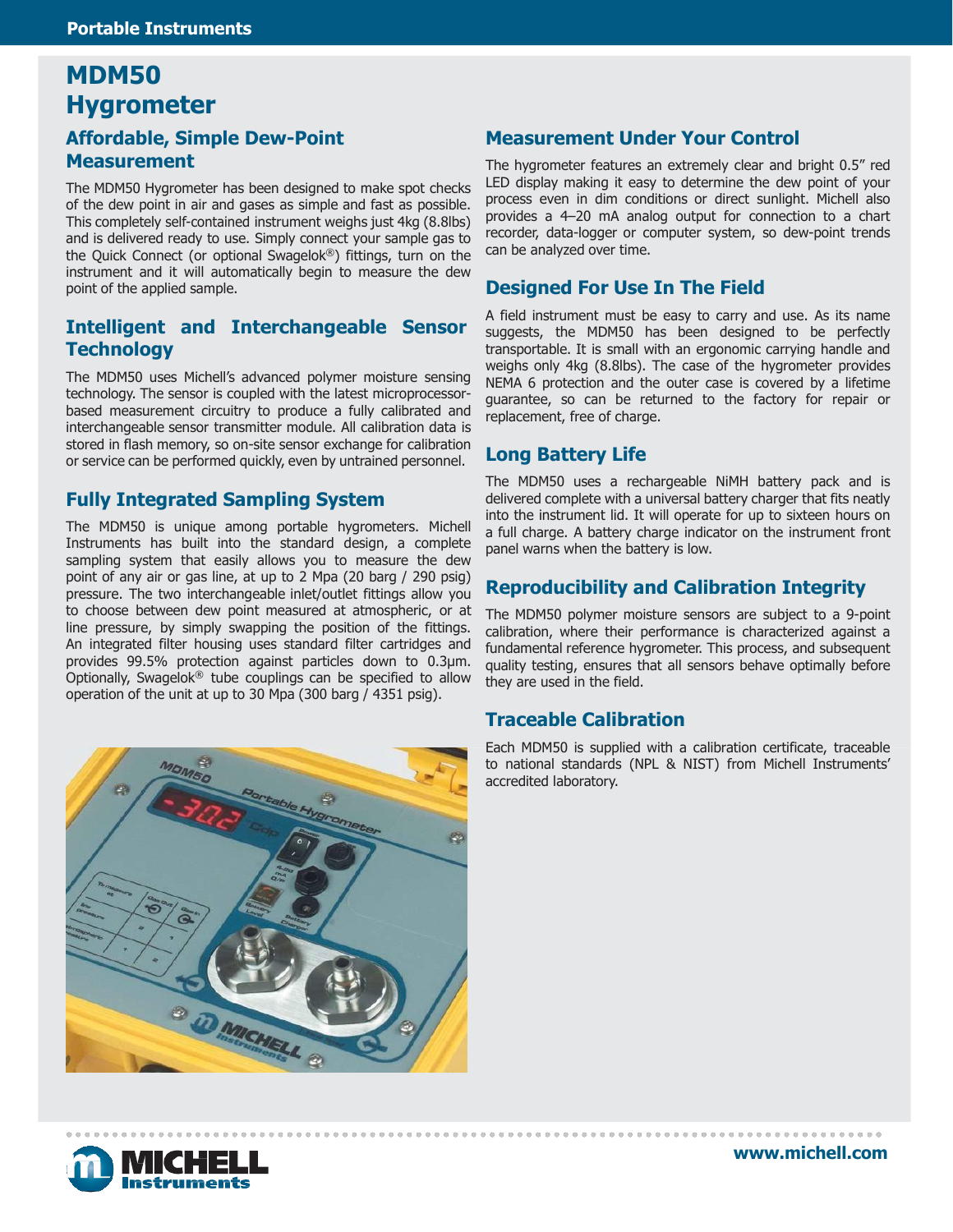#### **Technology: Polymer Sensor**

A capacitive humidity sensor works like a plate capacitor. The lower electrode is deposited on a ceramic substrate. A thin polymer hygroscopic layer acts as the dielectric, and on top of this is the upper plate, which acts as the second electrode but which also allows water vapor to pass through it, into the polymer.

The dielectric strength of the polymer is proportional to the water vapor content. In turn the dielectric strength affects the capacitance, which is measured and processed to give a relative humidity measurement. By combining this figure with a measurement of temperature, a dew point or absolute humidity value can be calculated.

#### **Advantages of Polymer**

- Very fast response
- Long-term stability
- Resistant to most chemicals
- Not permanently damaged by liquids
- Insensitive to contamination by particulates



**Michell's polymer sensor tile**